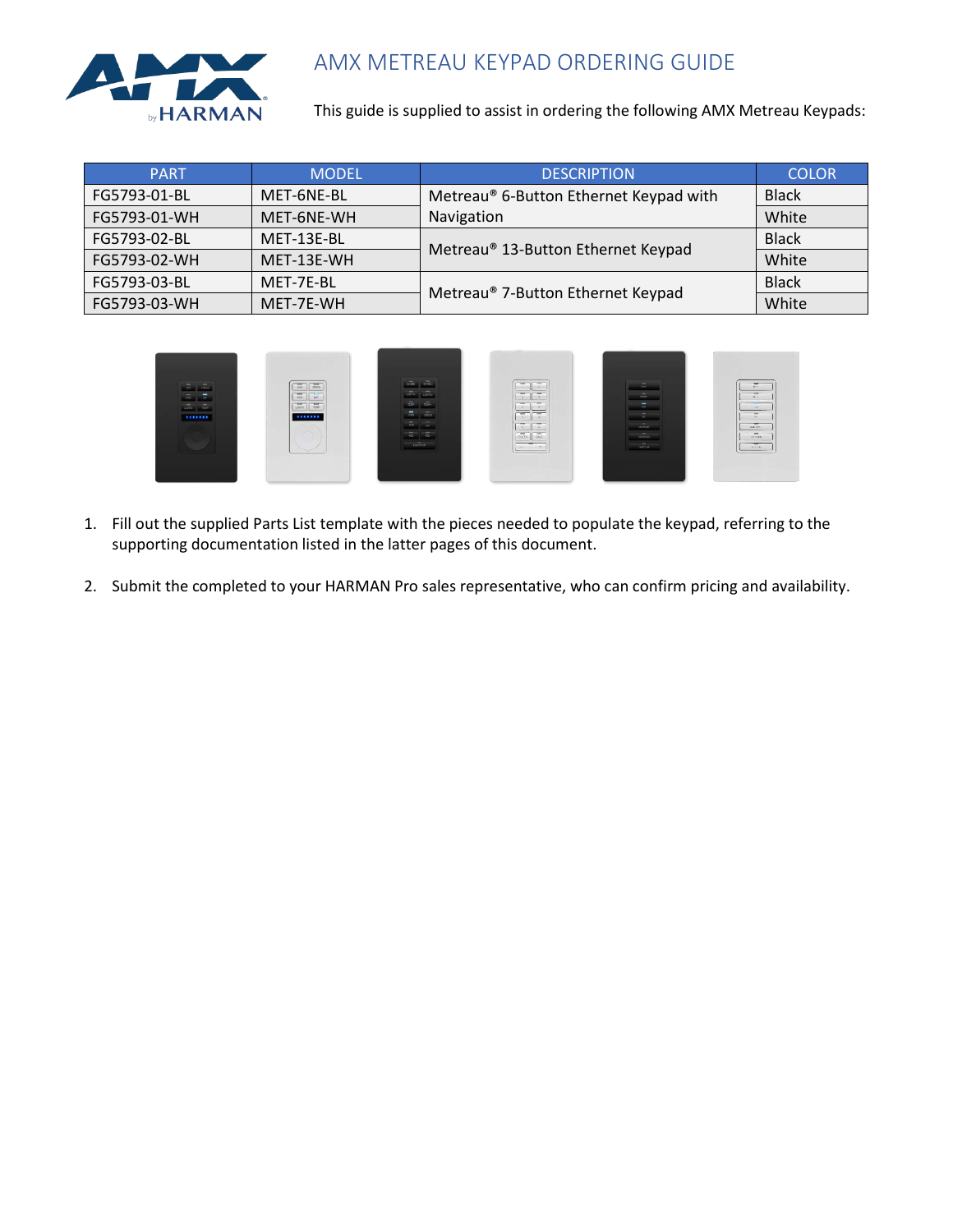

# **Project Name: Created By: Created By: Project Location: Contact Email: AMX SAP Account: Notes:**

| <b>QTY</b> | <b>PART</b> | <b>MODEL</b> | <b>DESCRIPTION</b> | <b>POSITION</b> | <b>PRICE</b> | <b>EXT</b> |
|------------|-------------|--------------|--------------------|-----------------|--------------|------------|
|            |             |              |                    |                 |              |            |
|            |             |              |                    |                 |              |            |
|            |             |              |                    |                 |              |            |
|            |             |              |                    |                 |              |            |
|            |             |              |                    |                 |              |            |
|            |             |              |                    |                 |              |            |
|            |             |              |                    |                 |              |            |
|            |             |              |                    |                 |              |            |
|            |             |              |                    |                 |              |            |
|            |             |              |                    |                 |              |            |
|            |             |              |                    |                 |              |            |
|            |             |              |                    |                 |              |            |
|            |             |              |                    |                 |              |            |
|            |             |              |                    |                 |              |            |
|            |             |              |                    |                 |              |            |
|            |             |              |                    |                 |              |            |
|            |             |              |                    |                 |              |            |
|            |             |              |                    |                 |              |            |
|            |             |              |                    |                 |              |            |
|            |             |              |                    |                 |              |            |
|            |             |              |                    |                 |              |            |
|            |             |              |                    |                 |              |            |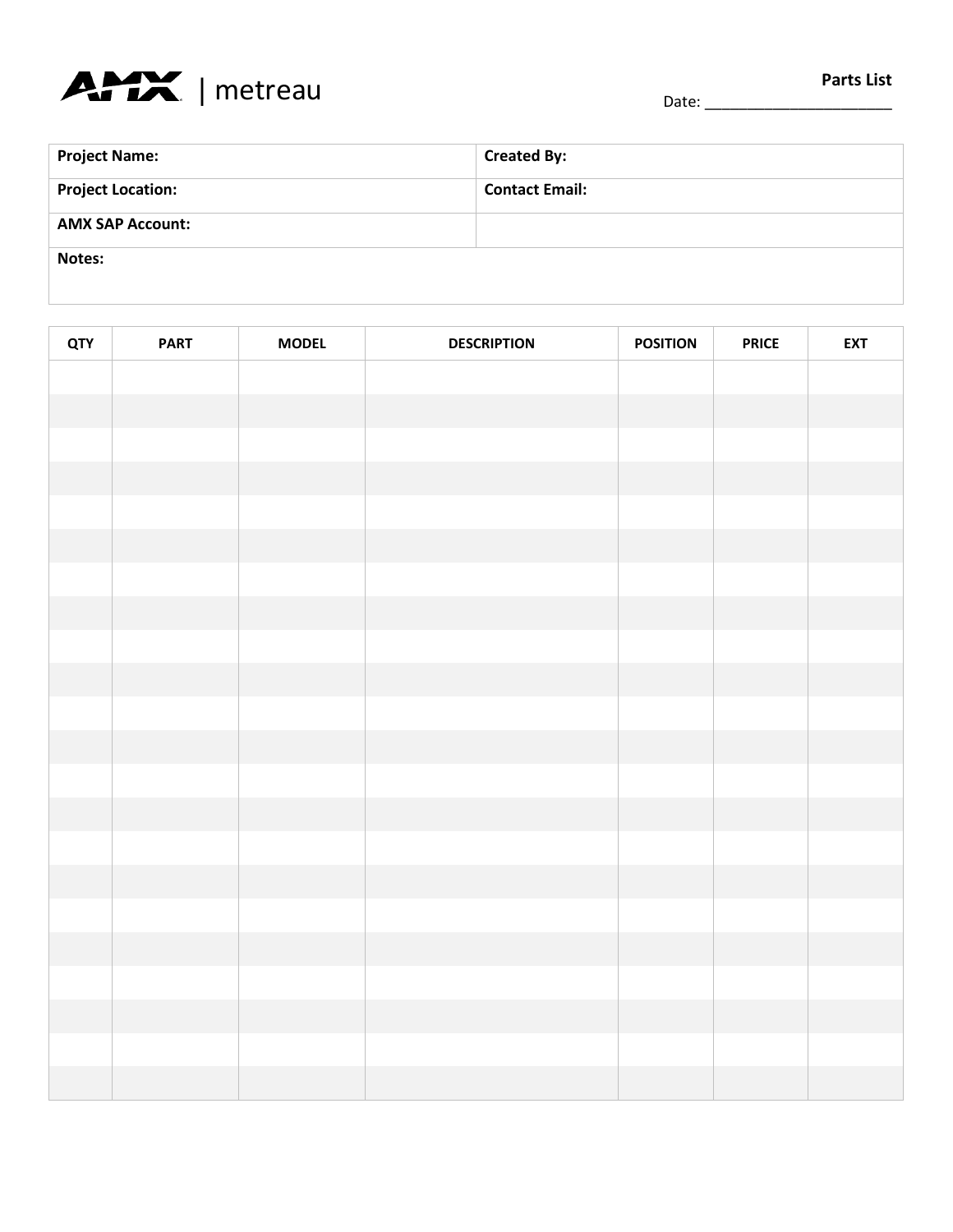### SAMPLE

In this example, we've specified a combination of standard buttons, a custom button, a blank button, and a doublewidth +/- button to illustrate a sample keypad order.



Date: \_\_\_\_\_\_*Dec 31, 2020*\_\_\_\_\_

| <b>Project Name:</b> Client Name HQ                                                      | <b>Created By:</b> John Doe                     |  |  |  |
|------------------------------------------------------------------------------------------|-------------------------------------------------|--|--|--|
| <b>Project Location: City, State, USA</b>                                                | <b>Contact Email:</b> john.doe@AVintegrator.com |  |  |  |
| <b>AMX SAP Account: 12345678</b>                                                         |                                                 |  |  |  |
| <b>Notes:</b> If you notice any errors, please let me know before submitting. Thank you! |                                                 |  |  |  |

| QTY | <b>PART</b>        | <b>DESCRIPTION</b>                     | <b>POSITION</b> | <b>PRICE</b> | <b>EXT</b> |
|-----|--------------------|----------------------------------------|-----------------|--------------|------------|
|     | FG5793-03-WH       | Metreau 7-button keypad, WHITE         | n/a             |              |            |
|     | MA5794-03WH-AC     | Double Button, white, ACONF            |                 |              |            |
|     | MA5794-03WH-VC     | Double Button, white, VCONF            |                 |              |            |
|     | MA5794-03WH-CUSTOM | Double Button, white, CUSTOM, "CAMERA" | 3               |              | \$         |
|     | MA5794-03WH-PC     | Double Button, white, PC               | 4               |              | ⊋          |
|     | $n/a$ , blank      | Double Button, white, BLANK            | 5.              |              | \$         |
|     | MA5794-03WH-MU     | Double Button, white, MUTE             | 6               |              |            |
|     | MA5794-03WH-+-     | Double Button, white, +/-              |                 |              |            |

This order would result in receiving a keypad built like this:

| ACONF                        |        |  |
|------------------------------|--------|--|
| $\overline{v_{\text{CONF}}}$ |        |  |
| CAMERA                       |        |  |
| $rac{1}{\sqrt{2}}$           |        |  |
|                              |        |  |
| MUTE                         |        |  |
|                              | $^{+}$ |  |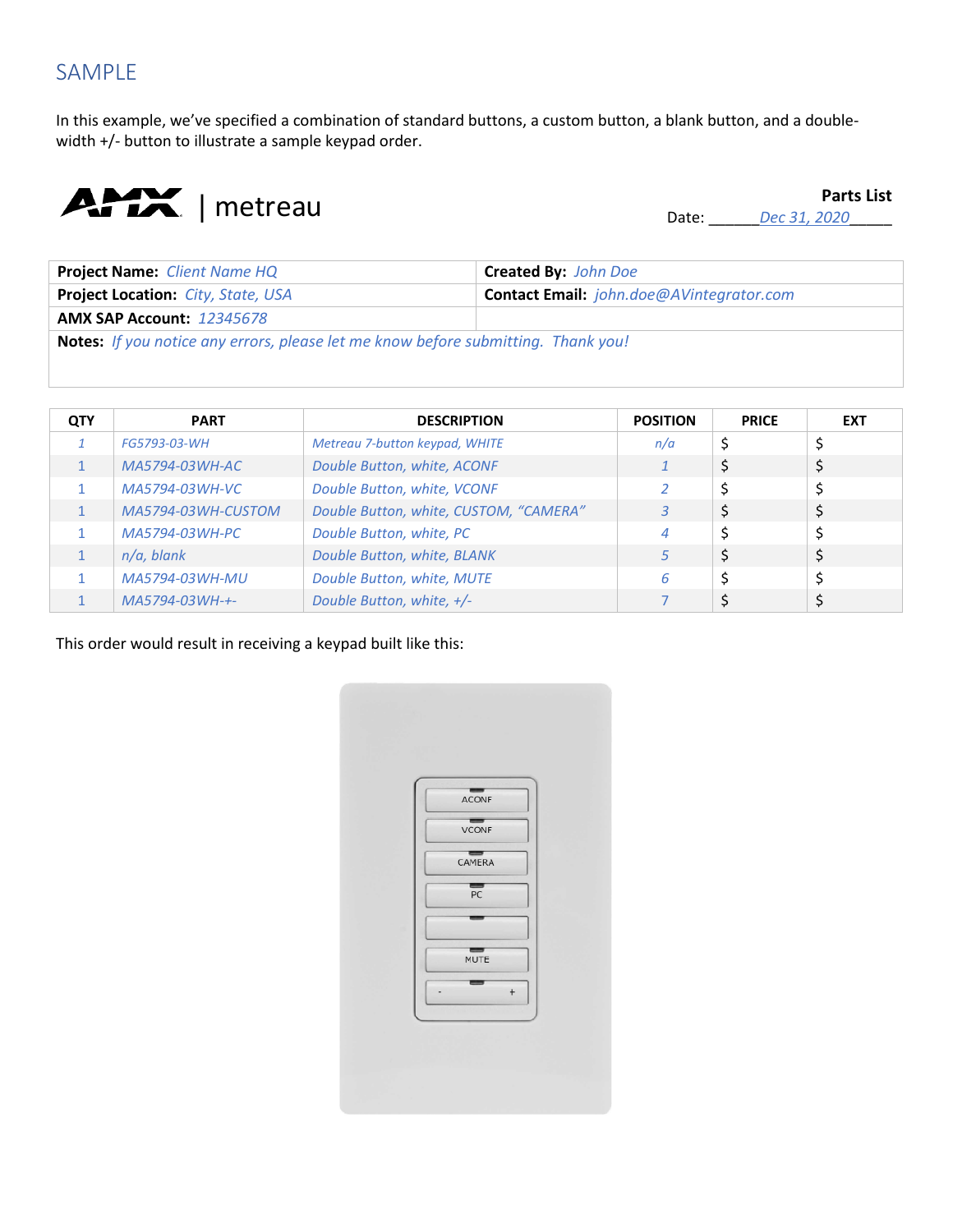#### BUTTON POSITIONS

Button position numbers start at the top or top-left. They first go across (where applicable), and then down to the next row. The bottom button on both MET-7E and MET-13E keypads is a two-position button that can either be used for a single button (standard or custom), or specially-designed +/- button which has two distinct pushes, one on the left side and one on the right side. See the *Metreau Keypad Instruction Manual* for more details on this button layout.

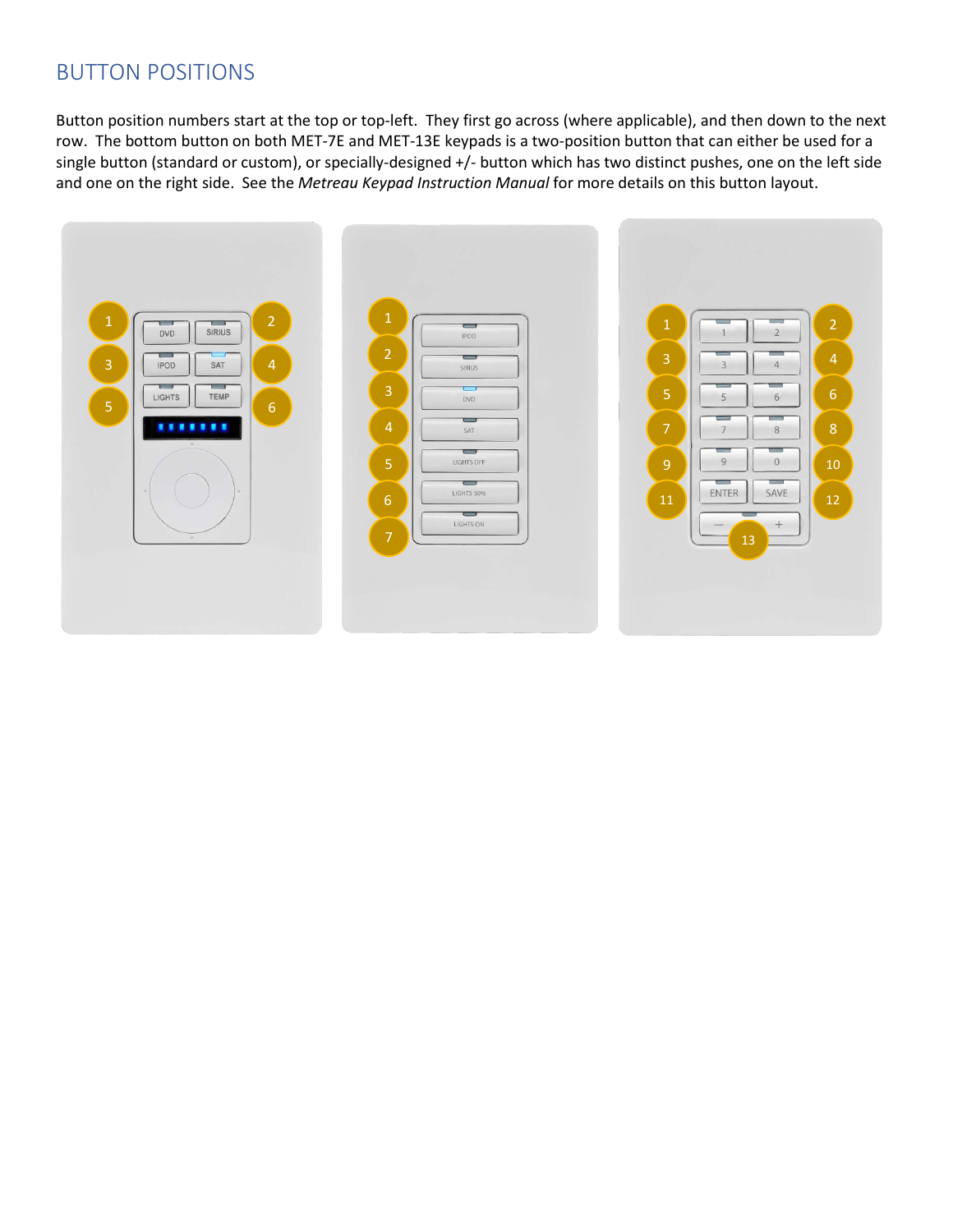### STANDARD BUTTONS

Standard buttons are some of the more commonly used buttons in keypad layouts. Their part numbers should be utilized as follows:

|                                                                                                                          | <b>MA5794-XXYY-AB</b> |  |  |
|--------------------------------------------------------------------------------------------------------------------------|-----------------------|--|--|
| Part number prefix;<br>This is fixed and is used<br>for all Metreau Keypad buttons                                       |                       |  |  |
| 02: single-width button (MET-6NE all; MET-13E buttons #1-12)<br>03: double-width button (MET-7E all; MET-13E button #13) |                       |  |  |
| <b>BL: black</b><br>WH: white                                                                                            |                       |  |  |
| Text (see table below)                                                                                                   |                       |  |  |

The **Text** field should be filled in with one of these suffixes; one per line item:

| <b>PART NUMBER SUFFIX</b> | <b>BUTTON TEXT</b>       | PART NUMBER SUFFIX | <b>BUTTON TEXT</b>       |
|---------------------------|--------------------------|--------------------|--------------------------|
| -AC                       | ACONF (audio conference) | $-PC$              | PC                       |
| -AR                       | ARM                      | $-PR$              | PRES (presentation)      |
| -AU                       | <b>AUX</b>               | -PJ                | PROJ (projector)         |
| -AW                       | AWAY                     | -PS                | PRESET                   |
| -BL                       | <b>BLINDS</b>            | $-PT$              | <b>PARTY</b>             |
| $-CB$                     | CABLE                    | -SA                | SAT                      |
| -CD                       | <b>CD</b>                | $-SV$              | SAVE                     |
| $-DA$                     | <b>DISARM</b>            | -SI                | <b>SIRIUS</b>            |
| -DY                       | <b>DAY</b>               | -TU                | <b>TUNER</b>             |
| -DS                       | <b>DISPLAY</b>           | $-TV$              | TV                       |
| -DO                       | <b>DOOR</b>              | $-VC$              | VCONF (video conference) |
| -DD                       | <b>DVD</b>               | -XM                | XM                       |
| -DR                       | <b>DVR</b>               | $-0$               | 0                        |
| -EN                       | <b>ENTER</b>             | $-1$               | $\mathbf{1}$             |
| -FA                       | FAN                      | $-2$               | $\overline{2}$           |
| $-GR$                     | <b>GROUP</b>             | $-3$               | 3                        |
| $-HM$                     | <b>HOME</b>              | $-4$               | $\pmb{4}$                |
| $-IP$                     | <b>IPOD</b>              | $-5$               | 5                        |
| $-LT$                     | <b>LIGHTS</b>            | $-6$               | 6                        |
| $-MX$                     | <b>MAX</b>               | $-7$               | $\overline{7}$           |
| $-M3$                     | MP3                      | $-8$               | 8                        |
| -MU                       | <b>MUTE</b>              | -9                 | 9                        |
| -NT                       | <b>NIGHT</b>             | $-+-$              | $+/-$                    |